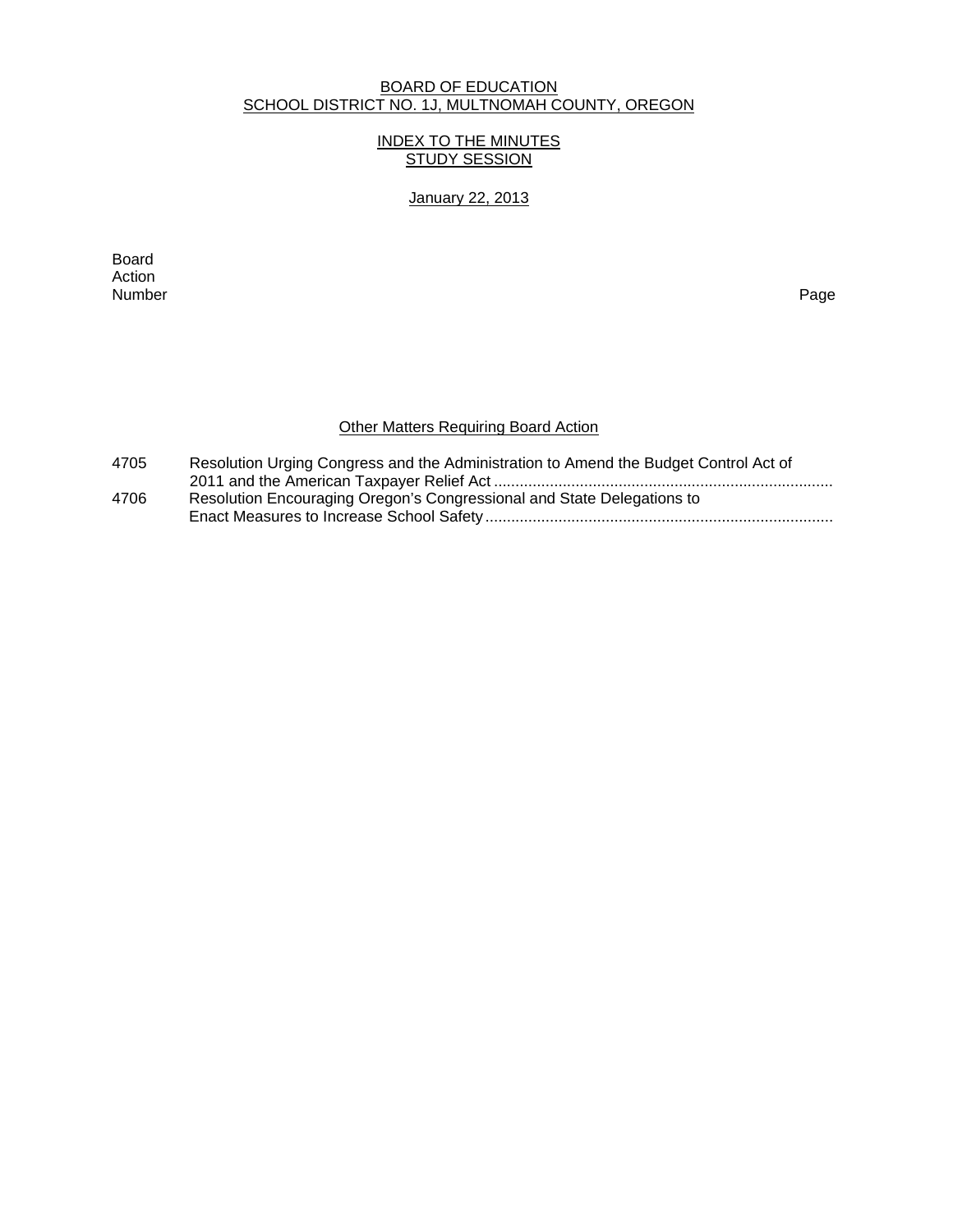#### January 22, 2013

#### OFFICE OF THE BOARD OF EDUCATION SCHOOL DISTRICT NO. 1J, MULTNOMAH COUNTY, OREGON BLANCHARD EDUCATION SERVICE CENTER PORTLAND, OREGON

The Study Session of the Board of Education came to order at 6:01pm at the call of Co-Chair Martin Gonzalez in the Board Auditorium of the Blanchard Education Service Center, 501 N. Dixon St, Portland, Oregon.

There were present: Pam Knowles

Ruth Adkins Bobbie Regan Trudy Sargent - *absent* Martin Gonzalez, Co-Chair Matt Morton Greg Belisle, Co-Chair

Alexia Garcia, Student Representative

**Staff** 

 Carole Smith, Superintendent Caren Huson-Quiniones, Board Senior Specialist

Co-Chair Gonzalez announced that interpreters were available in the five major languages. Superintendent Smith announced that the Grant High School Constitution Team took State Championship, with Lincoln High School placing second. Franklin High School also went to the state championships. The Board read an op-ed piece into the record that would be submitted to the editorial boards of The Oregonian, The Tribune, and Willamette Week.

### **PUBLIC COMMENT**

Trace Salmon stated that King school was the success story of the Jefferson cluster with a wellrounded curriculum. King has done more to narrow the achievement gap and both enrollment balancing options would give King more students; however, what will happen to King's model with the proposed changes.

Pamela Kislak shared the impact that ACCESS has had on her son. The school challenges him. He strives socially and emotionally. ACCESS parents have created a vision for the program and she was concerned with the two enrollment balancing options as they won't be able to meet the needs of ACCESS students. Maxine Dexter commented that ACCESS needs to grow. The current state of limited enrollment to ACCESS is a detriment. ACCESS belongs in the Jefferson Cluster and has room to grow to 500 students. Kristen Sheeran thanked the Board for their ten years of support for the ACCESS program. ACCESS was a highly successful program in PPS and she hoped that through the enrollment balancing process that they would find a new home for ACCESS. If ACCESS cannot have its own building, she preferred Option 1.

Patrick Joyce provided a brief summary and analysis of the enrollment balancing planning meetings. He had attended all of the meetings; the planning team was a focus group that provided thoughts and feelings. Meetings were well facilitated and well represented by staff and Board members. But the process should not be used to finalize the plan. Different strategies will be needed in the future; the planning team was not successful. He suggested: that an investment be made in District resources to narrow the achievement gap; do not close neighborhood schools; fix the transfer process immediately; accept accountability for marketing low capture rate schools; create an equitable unitary vision for the District; and, think outside the Jefferson Cluster when considering enroll balancing options. People's fears for the process came true and their hopes were dashed.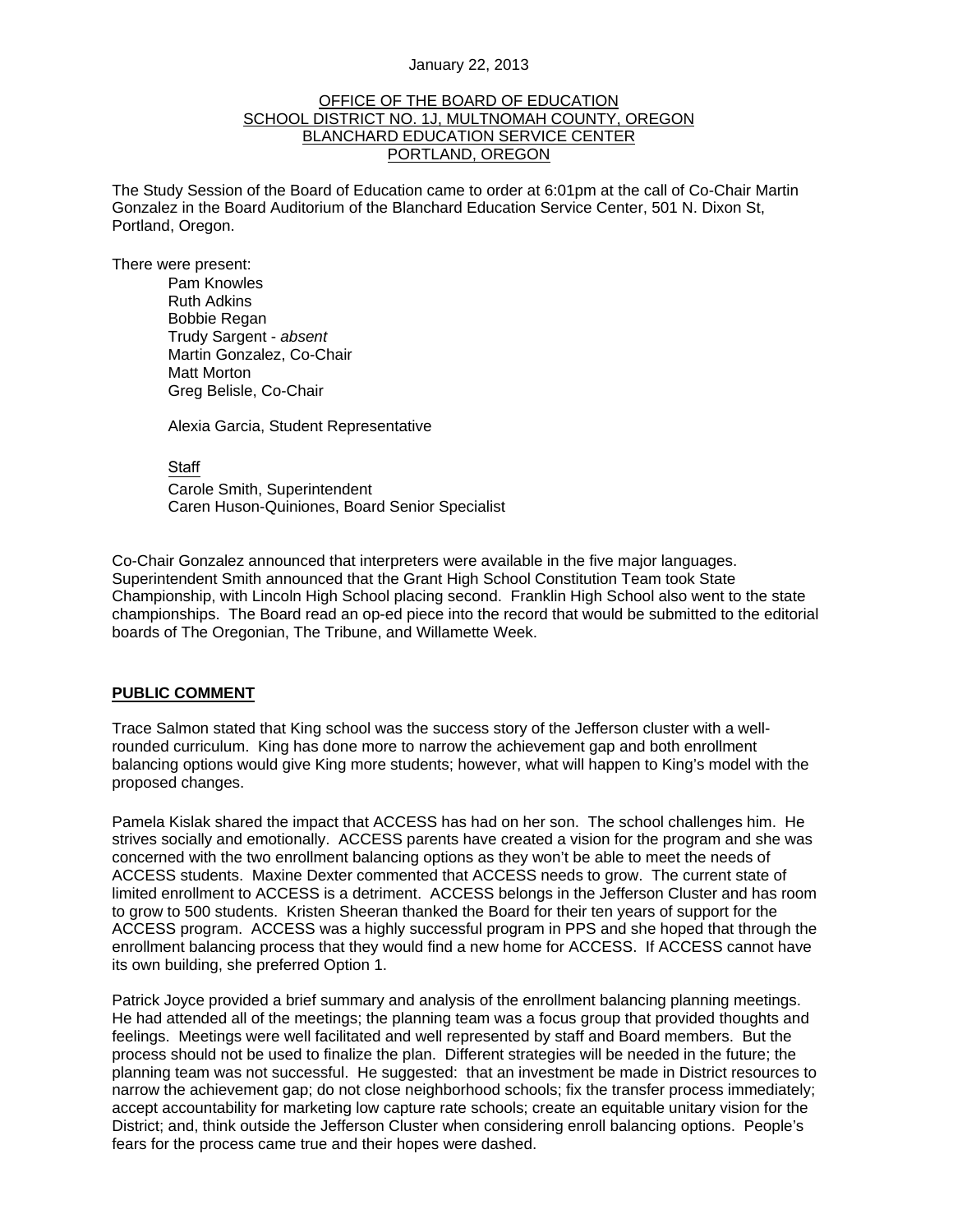Sarah Cloud stated that she has been frustrated with the mismanaged process for Jefferson enrollment balancing. The six scenarios that were first presented were very bad. The final two options solve none of the problems that they are supposed to correct. Middle school students will continue to be underserved. She has found only constant inequity throughout the District. She asked the Board to stop the Jefferson enrollment balancing process and direct staff to develop a plan that will address the District as a whole and develop a standard that would apply to all schools. Cluster-by-cluster enrollment balancing does nothing. All they have is constant change in the Jefferson cluster and it was not good change.

## **ENGLISH AS A SECOND LANGUAGE (ESL) UPDATE**

Melissa Goff, Director of Teaching and Learning, reported that the focus is for rapid change to students in school right now and that she was proud of the work that the ESL team has done this year.

Van Truong, Director of ESL, presented her report in English, Spanish and Vietnamese. Ms. Truong stated that knowing every student by name was crucial for student success and listed the goals of ESL: conceptually change the thinking and language we use for ELL; all Emergent Bilinguals (EBs) move up at least one proficiency level; and all EB high school seniors on track to graduate. Ms. Truong added that the challenges ESL faces include: need for intensive language support for newcomers, and reading and math support; increased sheltered instruction for content course, ensuring students obtain credit; and, the need for a culture change to be at the center of supporting student transition to the U.S. educational system.

Ms. Truong reported on what staff was doing this year to change ESL student achievement: professional development; ESL program progress and action plans draft; curriculum/instruction assessment; pilot content based English language development model; individual student data; parent/community involvement; student leadership; walkthroughs; collaboration with other departments and communities; and, Special Education/ESL collaboration.

Co-Chair Gonzalez suggested that information should be edited into the different languages as an educational tool for families and staff.

Director Morton stated that there are a number of community-based, culturally related organizations in Portland and asked whether the ESL department partnered with them. Ms. Truong responded that she works closely with the District Equity department as they are the liaison to community events. ESL staff attends as many of those events that they can as staff learns more at those informal events. ESL staff has met with the Coalition of Communities of Color several times.

Director Knowles asked where the District was in making sure we have curriculum in the languages needed. Ms. Truong responded that staff was working hard on that. The District only has the Spanish curriculum materials; other immersion programs do not have the materials in the appropriate language, only in English and the teacher has to translate the materials.

Co-Chair Gonzalez commented that the District was not being effective in changing the fact that our students have a lack of credits to graduate. He still has not seen a clear plan for changing that fact.

Director Adkins requested that the Co-Chairs talk with the Superintendent about creating a resolution on the urgency around the culture shift.

Co-Chair Belisle questioned if the District has the tools to remove a staff member or teacher who does not believe a student can learn. Superintendent Smith responded no. Co-Chair Belisle suggested that maybe the Board could do something to make that happen.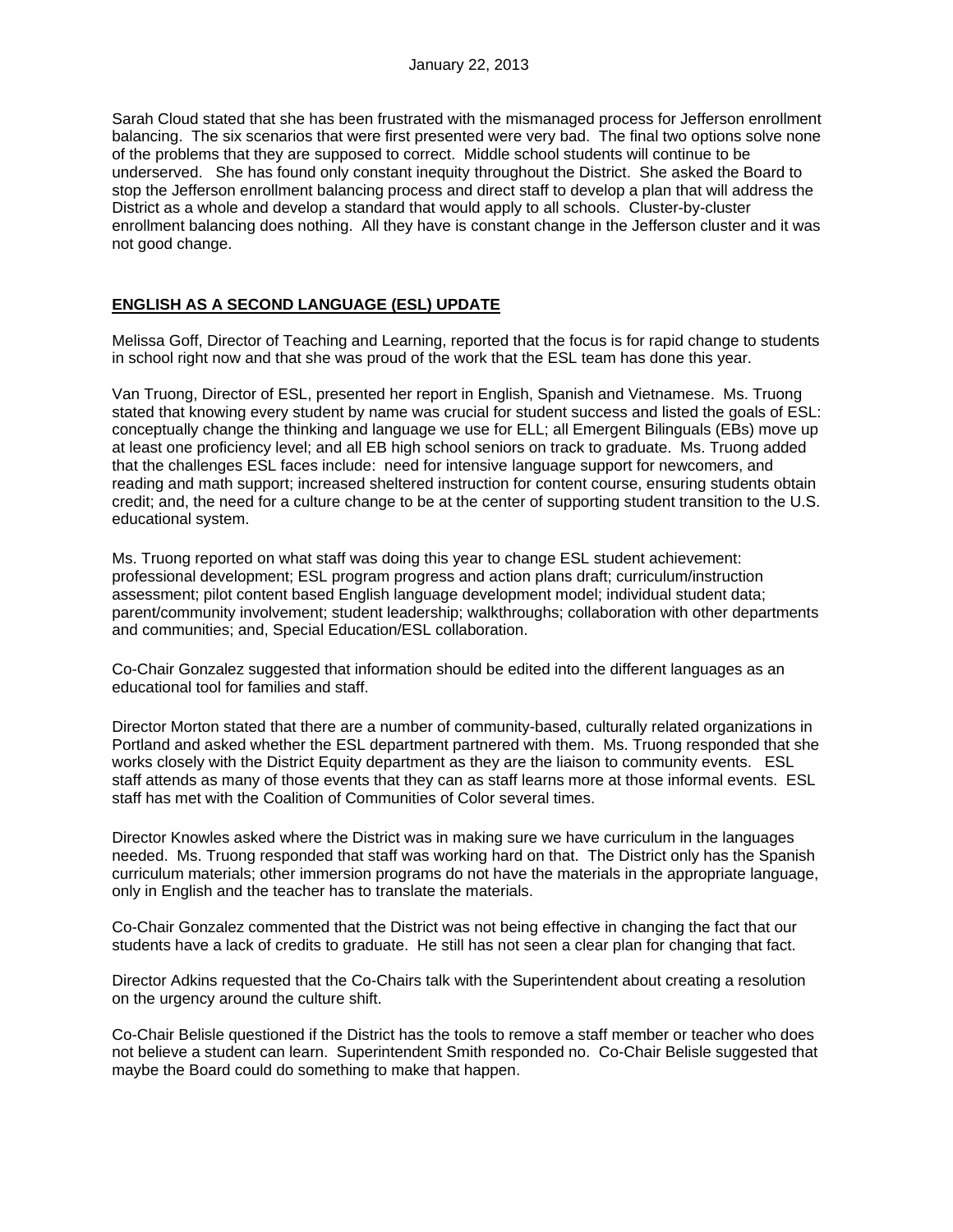### **BUDGET DISCUSSION**

David Wynde, Deputy Chief Financial Officer, reported that all budgets are built on estimates and forecasts that are received over time. A Budget Amendment would be presented to the Board the following week which will true-up the numbers in the budget. Sara Bottomley, Deputy Budget Officer, reviewed the proposed budget amendment. Director Regan mentioned that she was frustrated that Board members do not receive more information on budget issues throughout the year and thought that was due in part to no longer having a finance committee. She would like to have more budget discussions added to Board agendas.

Mr. Wynde provided forecast scenarios. Director Regan commented that the public needs to understand that given the Governor's budget and our true-up budget amendment, we will be facing a \$27 million or \$17 million cut.

At 8:02, the Board took a ten minute break.

## **JEFFERSON PK=8 ENROLLMENT BALANCING DISCUSSION**

Superintendent Smith explained the entire Jefferson PK-8 Enrollment Balancing process, adding that we are still in the middle of the process. The priorities for the process included: student access to rigorous programs; community input; minimize disruption to current facilities; and sustainability of change. Judy Brennan, Director of Enrollment and Transfer, stated that viable numbers per grade were needed to staff schools for a rigorous and robust program. This would equate to 2-3 sessions per grade level, K-5 targets equaling 450 students, and K-8 targets of 500 students or more. 600 students were needed to meet the Middle School target. If a school is below the target, a serious concern is whether it was too small to offer a core program without supplemental funding. Targets are based on finances and the facility; they are not ideals. Many PPS school buildings were not large enough to handle over 600 students.

Harriet Adair, PK-8 Director, explained that a shared campus was not a new concept, and that it allows for right-sized grades and the freedom to make shifts as necessary based on building size and student population changes.

Director Adkins stated that she would like the Superintendent's Advisory Committee on Enrollment and Transfer (SACET) to weigh in on the proposed enrollment balancing. Superintendent Smith responded that their charge is more systemic and their recommendations may be long-term changes. Ms. Brennan added that SACET has been meeting to look at the questions and they are working on a response for the Superintendent before the end of the following week. Director Morton commented that he would like to hear from the Committee about their discussions on the topic and how the Jefferson cluster is specifically affected by the District's transfer policy. Co-Chair Gonzalez mentioned that the issue of transfers is a big concern of the community. PPS has done a balancing act as a District. There are those who want a neighborhood school over everything else, and those who want choice. As Board members, they need to decide when they want to take up that discussion. Director Knowles commented that the goal two years ago was to do enrollment balancing district-wide, and we had the transfer discussion at that time also. The Board should address transfers sooner than later.

Director Morton stated that there were clearly key issues that the Board needs to address, and he can't help but be disappointed that when we continue to try to make short-term resolutions that we are not addressing the long-term issues in enrollment and transfer – especially in the Jefferson cluster. He was hesitant to make a decision between the two options without first taking a look at how it will affect the entire District. The Board has heard over and over again that we are always picking on the same clusters.

Director Adkins commented that it was important to hear from SACET very soon. Director Morton was curious to know from staff what they have heard from the community. Ms. Adair responded that she has heard that the District was in a never ending rolling cycle in the Jefferson cluster and that the constant changing over the years, for whatever reasons, then created issues for parents to say they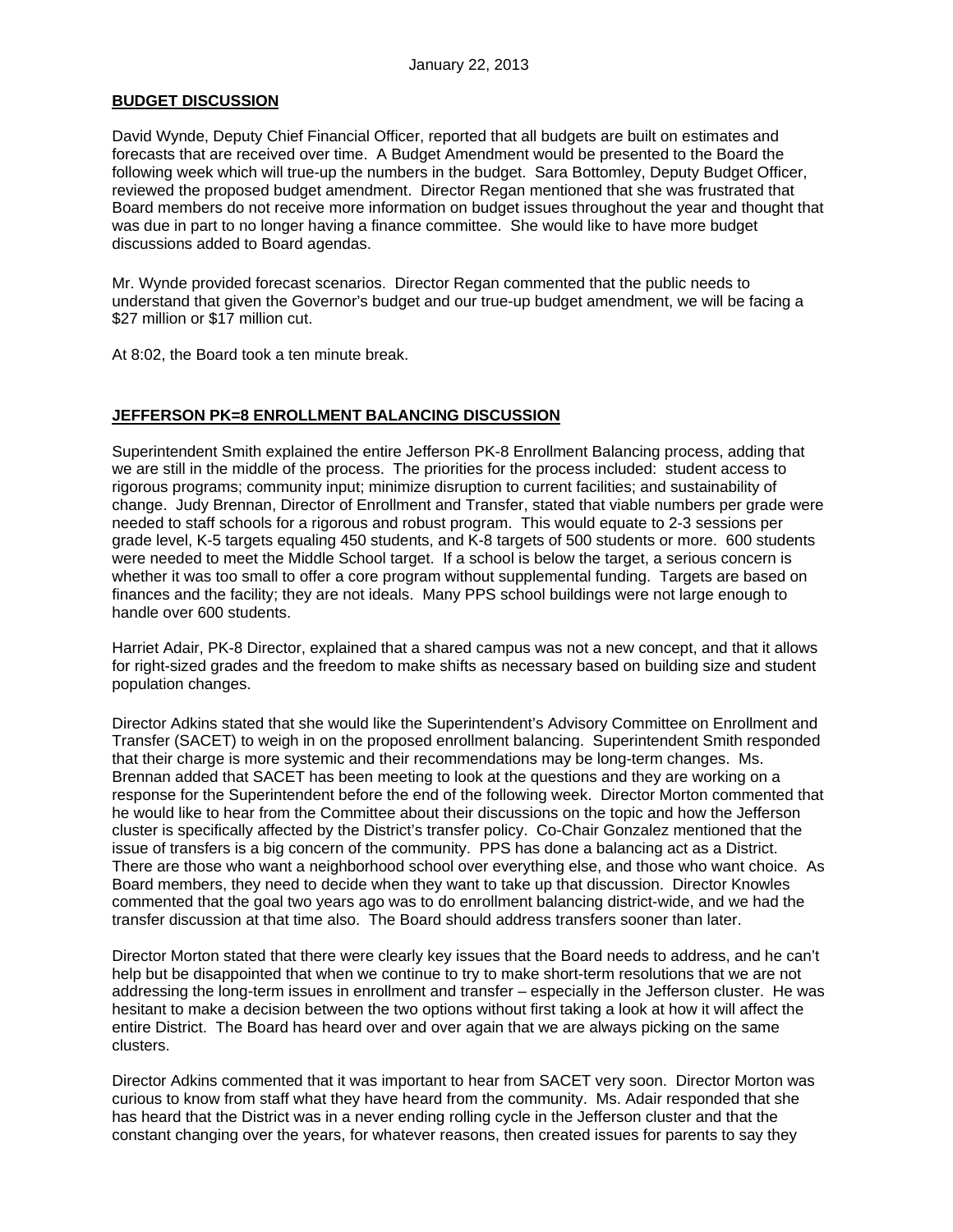don't want their kids caught up in it and they start looking to send their kids elsewhere. We need to take a strong look at the equity and transfer options policies. If better programming doesn't result for kids, then why are we doing this? And there are suspicions about why we are doing this. In those places where they have a strong sense of community, this will devastate that community which they have established in their schools. Many are disappointed in the process. The lack of specificity has come up over and over again. Co-Chair Gonzalez asked what would happen if we stopped the process right now, and Director Adkins questioned what would be the scenario if we did not make a change next year. She needs more information on what middle schools offer, or what a middle school could offer, or what a larger K-8 could offer. More time is needed for the Board to have dialogue. How can the Board respond to issues that they don't know anything about. She still does not understand how making a quick decision will lead to a strong result. Director Regan stated that she would like to understand whether there is an option to do nothing. If that is not an option, what are the next steps? Superintendent Smith responded that if we pause the process and want to take on the transfer policy, are there changes we would need to make immediately? Are there interim changes we can do to buy us more time? We do not want to take parents through disruptions like this. Director Adkins commented that the Board spends a lot of time talking about the process, but not possible solutions.

Sue Ann Higgens stated that staff would not have engaged in a process that asked this of the community if staff didn't feel urgency for the Jefferson cluster right now. This is the cluster that has the largest concentration of Title 1 schools and priority and focus schools. To stand down right now feels very complex. She understands the community's passion for their own neighborhood schools, but status quo was not working for all our kids. This is the most responsible thing we can be doing right now for the cluster. Staff has modeled out hundreds of options to come down to the two that are being proposed. Director Morton commented that he appreciated Ms. Higgens passion, and he could feel that passion, but he just wants to use all information he has when he makes a decision. We might be able to get there if we look at our enrollment and transfer policy, and he was interested in the equity impact with the two options. He wants to make his decision on what affect it will make.

Antonio Lopez, Regional Administrator, has consistently heard from the community, "this time, what is going to be different? Is there going to be a commitment for the long run?" The community has very little trust due to past District actions. They are looking for us to really come through and deliver what we say we will. We literally have two schools a few blocks away from each other; one is doing amazing things and one is struggling. All our kids deserve the best.

Student Representative Garcia thought we needed to take a step back as the correct solution was out there. Director Knowles commented that whatever staff expects to present to the Board, that it be in their packet prior to the Board meeting.

Co-Chair Belisle stated that the Board wants to make the right decision. He acknowledged that this was a high stress time, and he has had some sleepless nights in reviewing the options. The issues are very complex, and for every action, there could be one or 20 reactions.

Co-Chair Gonzalez requested the outcome of those schools that have been promoted by the District in terms of growth. The two options are just up for discussion. The outcome might not be what is moved forward based on Board discussion. No Board member has a hidden agenda on this topic.

Director Morton questioned what stability will the two options provide for individual schools; what is the equity impact; where is the money savings in the two options and how much; could we wait a year and give school communities time to develop ways to sustain their schools?.

### **BUSINESS AGENDA**

Director Regan mentioned that there were two resolutions on the Consent Agenda: measures to increase school safety, and the second one is related to sequestration and the possible budget cuts that could happen in March.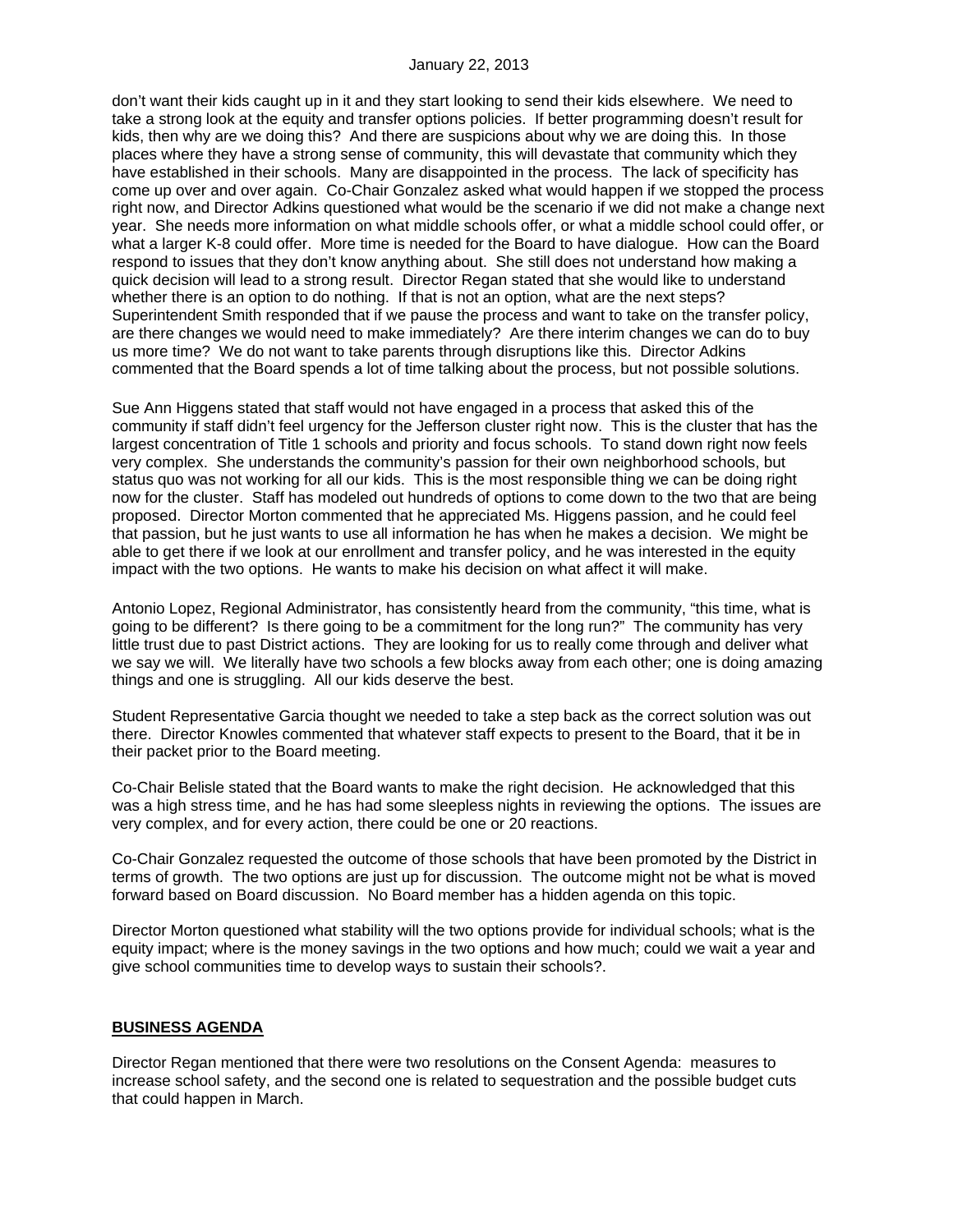# **ADJOURN**

Co-Chair Gonzalez adjourned the meeting at 9:45pm.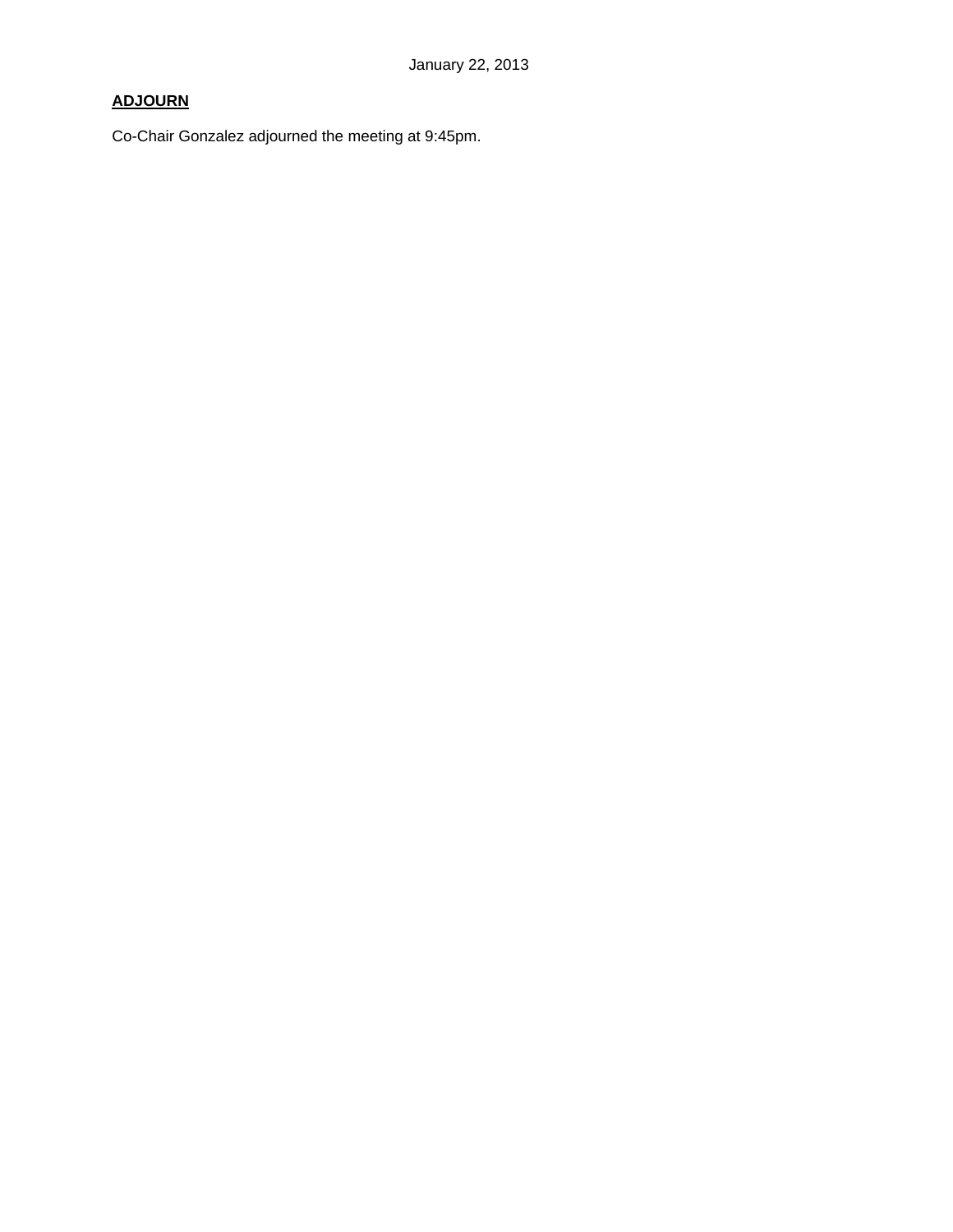## Other Matters Requiring Board Action

The Superintendent RECOMMENDED adoption of the following items:

## Numbers 4705 and 4706

Director Adkins moved and Director Belisle seconded the motion to adopt the above numbered items. The motion was put to a voice vote and passed unanimously (vote: 6-yes, 0-no; with Director Sargent absent and Student Representative Garcia voting yes, unofficial).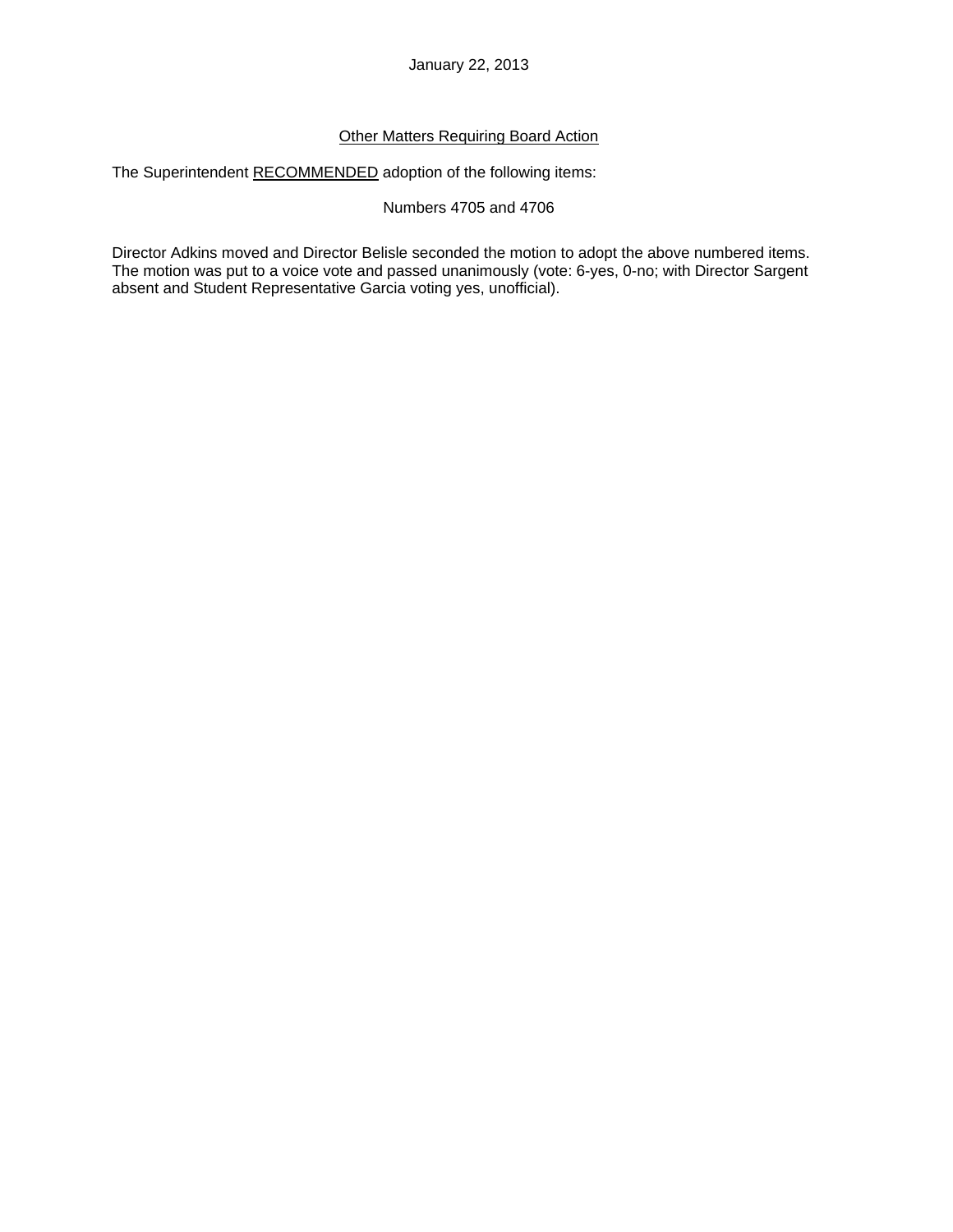## **RESOLUTION No. 4705**

## Resolution Urging Congress and the Administration to Amend the Budget Control Act of 2011 and the American Taxpayer Relief Act

## **RECITALS**

- A. A world class public education is essential for the future success of our nation and today's schoolchildren.
- B. The Budget Control Act of 2011 was amended by the American Taxpayer Relief Act, which includes provisions to impose more than \$1.1 trillion in across-the-board budget cuts to almost all federal programs including education that would become effective March 1, 2013.
- C. These across-the-board budget cuts, also known as sequestration, would have a dramatic impact on education funding and could result in larger class sizes, fewer course offerings, loss of extracurricular activities, and teacher and staff lay-offs.
- D. Portland Public Schools as well as other public schools throughout the nation, would be impacted by an estimated \$2 billion loss from just three programs alone – Title I grants (support for high poverty schools/students), IDEA (special education state grants) and Head Start (prekindergarten programs) – that serve a combined 30.7 million children. For PPS the loss is estimated to be between \$1.65 and \$2.3 million for the 2013-14 school year.
- E. Federal funding for K-12 programs was already reduced by more than \$835 million in Fiscal Year 2011, and state and local funding for education continues to be impacted by budget cuts and lower local property tax revenues.
- F. States and local governments have very limited capacity to absorb further budget cuts from sequestration, as Portland Public Schools has already implemented cuts commensurate to state and local budget conditions.

## **RESOLUTION**

The Portland Public Schools Board of Education urges Congress and the Administration to take immediate action to avoid the drastic cuts to education that would affect our students and communities, and to protect education as an investment critical to economic stability and American competitiveness.